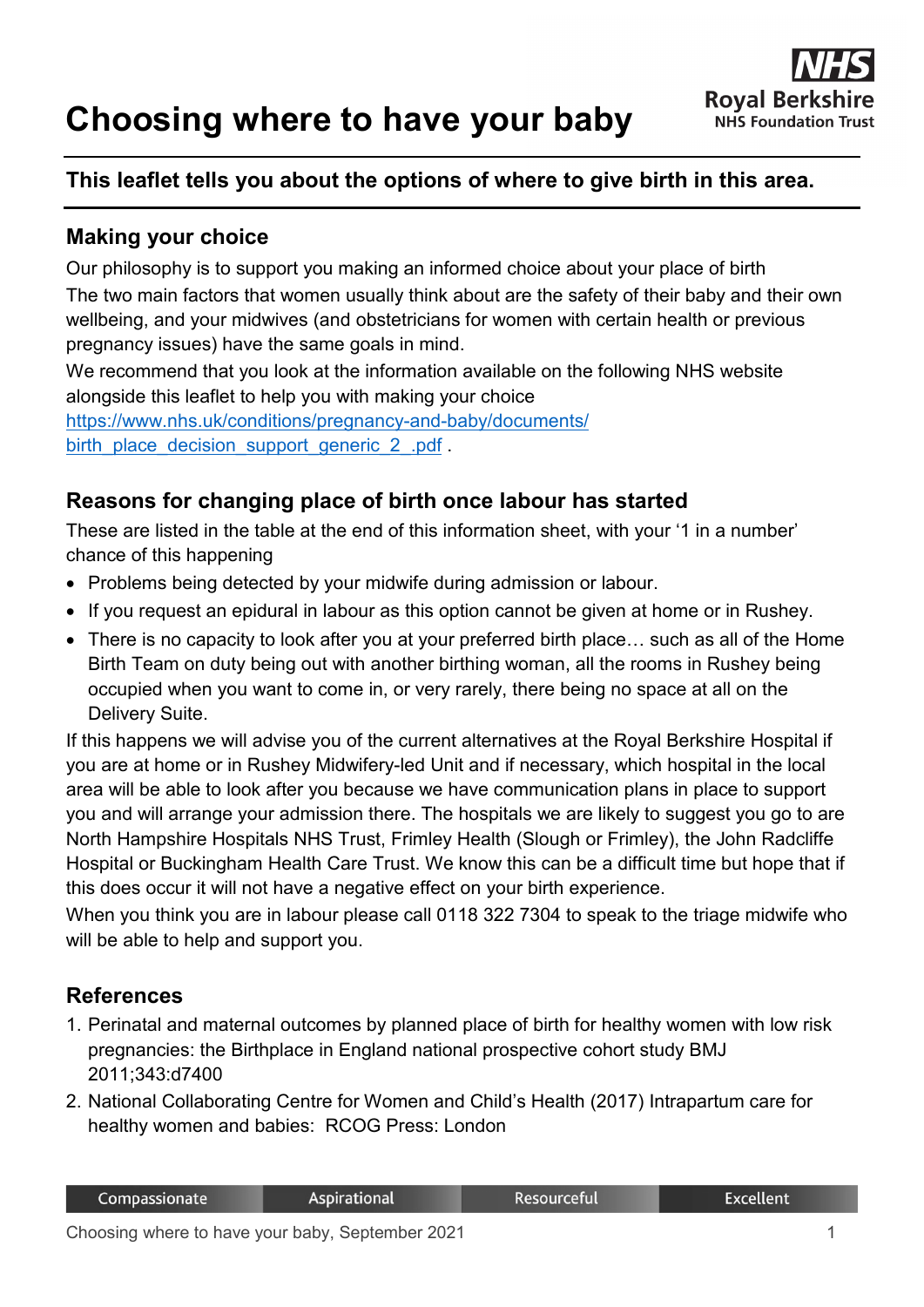**Perinatal and maternal outcomes by planned place of birth for healthy women with low risk pregnancies (Birthplace in England national prospective cohort study 2011)**

|                                                                                                                                                                    | Total number of women = 16,619  |                                                            |                                                  |                                                            |  |  |  |
|--------------------------------------------------------------------------------------------------------------------------------------------------------------------|---------------------------------|------------------------------------------------------------|--------------------------------------------------|------------------------------------------------------------|--|--|--|
|                                                                                                                                                                    | <b>Nulliparous (first baby)</b> |                                                            | Multiparous (second, third,<br>fourth etc. baby) |                                                            |  |  |  |
|                                                                                                                                                                    | Number of<br>women              | What is my 1 in 'how<br>many' chance of this<br>happening? | <b>Number of</b><br>women                        | What is my 1 in<br>'how many' chance<br>of this happening? |  |  |  |
| Women not transferred, i.e.<br>stayed in their original choice<br>place of birth                                                                                   | 2481                            | 56 in 100                                                  | 10682                                            | 88 in 100                                                  |  |  |  |
| Women transferred to an<br><b>Obstetric Unit for birth or with</b><br>complications after birth                                                                    | 2008                            | 44 in 100                                                  | 1448                                             | 12 in 100                                                  |  |  |  |
| Primary (main) reason for transfer                                                                                                                                 |                                 |                                                            |                                                  |                                                            |  |  |  |
| Malposition (awkward position of<br>the baby's head, which can slow<br>or stop labour from progressing)                                                            | 11                              | 1 in 300                                                   | 15                                               | 1 in 1000                                                  |  |  |  |
| Malpresentation (baby not head<br>down for birth)                                                                                                                  | 34                              | 1 in 125                                                   | 35                                               | 1in 300                                                    |  |  |  |
| Failure to progress 1st stage<br>(slower than the expected rate of<br>progress)                                                                                    | 521                             | $1$ in $9$                                                 | 206                                              | 1 in 58                                                    |  |  |  |
| Fetal distress 1st stage                                                                                                                                           | 95                              | 1 in 50                                                    | 85                                               | 1 in 140                                                   |  |  |  |
| Meconium staining (baby poo in<br>the waters)                                                                                                                      | 246                             | $1$ in $20$                                                | 178                                              | 1 in 70                                                    |  |  |  |
| Epidural request                                                                                                                                                   | 131                             | 1 in 30                                                    | 44                                               | 1 in 250                                                   |  |  |  |
| Hypertension (high blood<br>pressure)                                                                                                                              | 41                              | 1 in 110                                                   | 32                                               | 1 in 500                                                   |  |  |  |
| Antepartum haemorrhage (heavy<br>bleeding)                                                                                                                         | 34                              | 1 in 120                                                   | 26                                               | 1 in 500                                                   |  |  |  |
| Failure to progress 2nd stage<br>(stuck in the pushing stage of<br>labour and birth)                                                                               | 300                             | 1 in 14                                                    | 78                                               | 1 in 167                                                   |  |  |  |
| Fetal distress 2nd stage                                                                                                                                           | 30                              | 1 in 180                                                   | 11                                               | 1 in 1000                                                  |  |  |  |
| Postpartum haemorrhage (heavy<br>bleeding after the birth of the<br>baby)                                                                                          | 53                              | 1 in 95                                                    | 88                                               | 1 in 142                                                   |  |  |  |
| Retained placenta (placenta not<br>separating from the womb)                                                                                                       | 85                              | 1 in 50                                                    | 161                                              | 1 in 83                                                    |  |  |  |
| Repair of perineal trauma (tears<br>needing stitches beyond what can<br>be done in a midwifery setting,<br>mum may need anaesthetic or<br>theatre to be stitiched) | 203                             | 1 in 23                                                    | 180                                              | 1in 70                                                     |  |  |  |

| Compassionate | Aspirational | .Resourceful' | Excellent <sup>'</sup> |
|---------------|--------------|---------------|------------------------|
|               |              |               |                        |

Choosing where to have your baby, September 2021 **2** 2